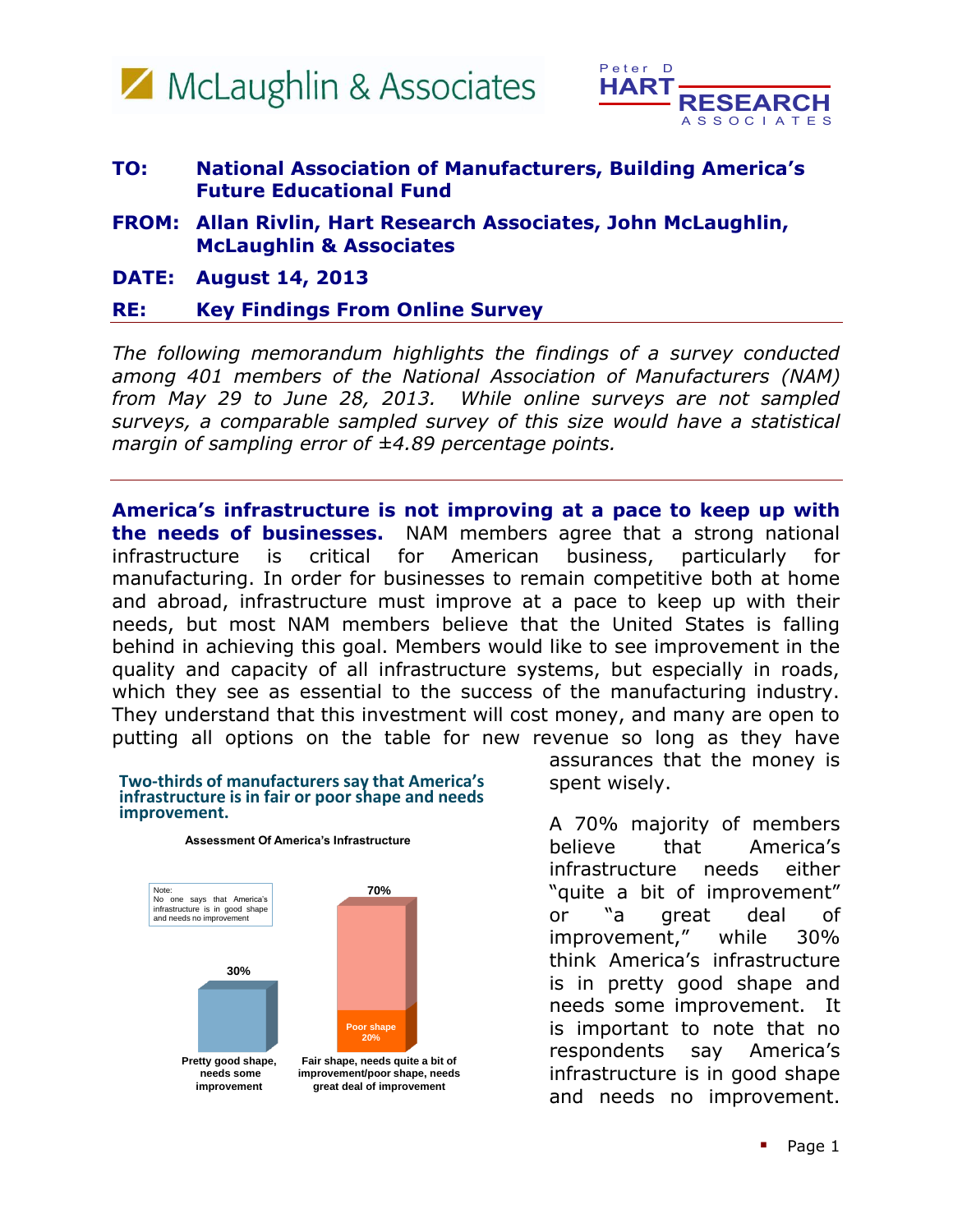



All members think the infrastructure system could be improved in some way and that this improvement is critical to the success of their business.

Of the eight different types of national infrastructure (communications, water/wastewater, aviation, rail, energy, ocean/water, mass transit/bus

transportation, and roads), not a single one is seen by a majority as improving at a pace to keep up with the needs of businesses. Manufacturers are rating the quality and capacity of such infrastructure systems as rail, aviation, ports and navigation channels, electrical systems, and even drinking water and wastewater as insufficient to keep up with business needs.

*"In many parts of the country, our roads need a lot of work. Our ports need a huge amount work, especially if you're exporting. Our air needs a real good look in terms of regulations and safety…The grid needs a lot of work…The amount of money and time that is lost [when the power goes out] is ridiculous."* 

CEO, Industrial Equipment Manufacturer

*"It's neglected, and it's soon [going] to be a competitive disadvantage [for the country]…compared to developed and developing nations."* 

CEO, Transportation Construction Manufacturer

| No Infrastructure Systems Are Improving At A Pace To Keep Up With              |                                                                       |                                        |                                              |                                           |                                       |                       |
|--------------------------------------------------------------------------------|-----------------------------------------------------------------------|----------------------------------------|----------------------------------------------|-------------------------------------------|---------------------------------------|-----------------------|
| <b>The Needs Of Businesses</b>                                                 |                                                                       |                                        |                                              |                                           |                                       |                       |
|                                                                                | Improving<br><b>At A Pace</b><br><b>To Keep Up</b><br><b>With The</b> |                                        | Neither<br>Improving                         | Getting                                   | Getting                               |                       |
|                                                                                | <b>Needs Of</b><br><b>Business</b><br>$\frac{0}{0}$                   | Improving<br>Somewhat<br>$\frac{0}{0}$ | Nor Getting<br><u>Worse</u><br>$\frac{0}{0}$ | Somewhat<br><u>Worse</u><br>$\frac{0}{0}$ | Much<br><u>Worse</u><br>$\frac{0}{0}$ | No.<br>Answer<br>$\%$ |
| Communications (information,<br>Internet, telephone, data,<br>spectrum)        | 34                                                                    | 52                                     | 9                                            | 3                                         | $\mathbf{1}$                          | 1                     |
| Water/wastewater (drinking<br>water/sewer)                                     | $\overline{\mathbf{z}}$                                               | 23                                     | 42                                           | 20                                        | 4                                     | 4                     |
| Aviation (airports, air traffic<br>control)                                    | 6                                                                     | 23                                     | 33                                           | 29                                        | $\overline{7}$                        | 2                     |
| Rail (freight, passenger, rails,<br>rolling stock)                             | 5                                                                     | 20                                     | 34                                           | 17                                        | 4                                     | 20                    |
| Energy (electrical grid,<br>pipelines, refining capacity,<br>power production) | 3                                                                     | 23                                     | 30                                           | 34                                        | 8                                     | $\overline{2}$        |
| Ocean/water (ports, navigation<br>channels, rivers)                            | $\overline{\mathbf{z}}$                                               | 17                                     | 30                                           | 13                                        | 5                                     | 33                    |
| Mass transit/bus transportation                                                | $\overline{\mathbf{2}}$                                               | 14                                     | 40                                           | 21                                        | 7                                     | 16                    |
| Road (highways,<br>bridges/tunnels, for freight,<br>travel, commuting)         | 1                                                                     | 9                                      | 20                                           | 45                                        | 25                                    |                       |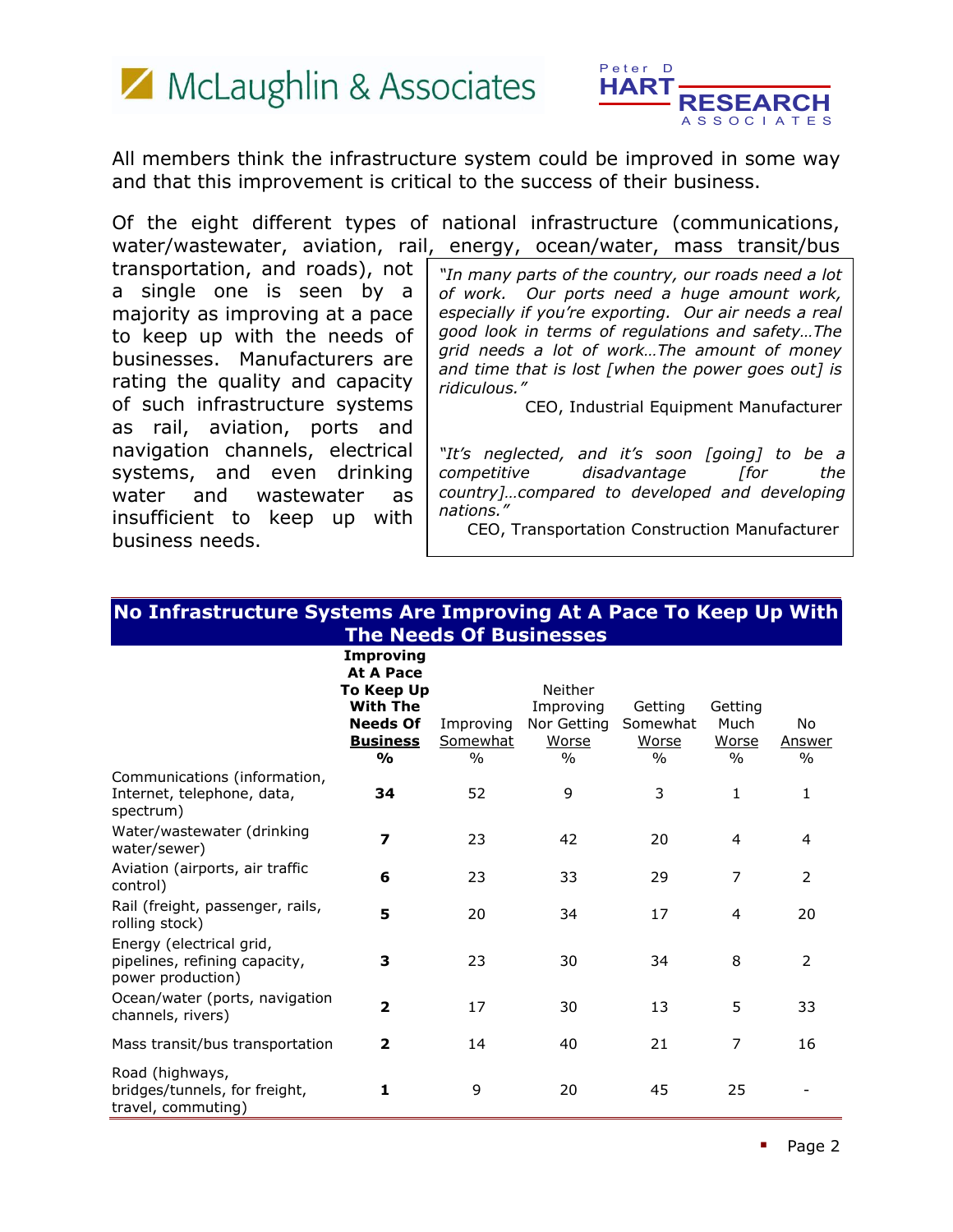

Communications infrastructure fares better than any other system, but still only 34% of members believe it to be improving enough to keep up with their needs. Only 1% of respondents see the nation's roads as improving at a pace to keep up with the needs of business, and just 10% see roadways improving at all. A 70% majority of manufacturers believe the nation's roads are deteriorating. This is important because 89% of members say that roads are the primary mode of transportation their company uses to ship or receive goods.



*"A major investment in infrastructure specifically road, rail, seaports, and energy—is needed and could help build, rebuild, or strengthen American manufacturers' competitive advantage over foreign competition. When you look at the opportunities to improve and attract from competitor nations, it gets down to things like the quality of the road system."* 

EVP, Transportation Manufacturing Co.

*"Nearly all agree that American infrastructure is not as good as it has been and, perhaps more importantly, not as good as it could be. I know that almost everywhere in the country we have problems repairing our roads."* 

CEO, Shipping and Transportation

**The deterioration of our transportation infrastructure, and the threat that deterioration poses to competitiveness, is a strong reason to invest in infrastructure.** There is widespread agreement that a strong and seamless national infrastructure is critical to American business in general and manufacturing in particular, and that the United States is falling behind in achieving this goal. Manufacturers identify infrastructure as being of critical importance to their business, as necessary to receive inputs and ship products domestically or overseas. Their concerns are nearly as much about the opportunity for future advantage as they are about the threat of the imminent collapse of a critical piece of infrastructure.

When asked to select the most compelling reason to invest in transportation infrastructure from a list of reasons, about half (49%) of manufacturers say "our infrastructure is aging and deteriorating," and 27% say "it is critical to increasing global competitiveness." No other reasons are selected by more than 5%, and only 5% say "none of these are important reasons."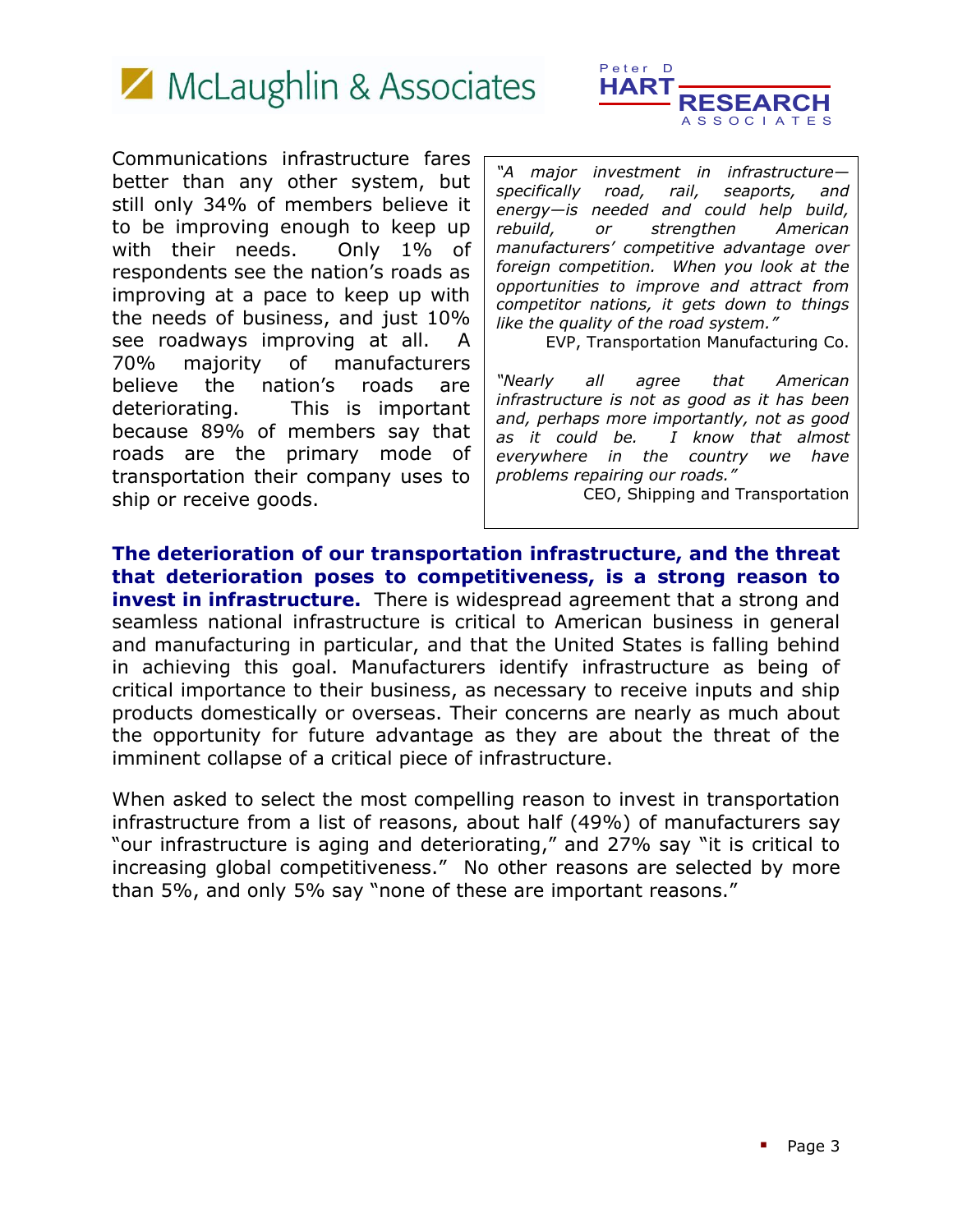



**NAM members may be willing to pay more in taxes, tolls, and fees, but need assurances first.** Most NAM members understand that new investment will cost money, and many are open to new revenue in the form of user fees. Manufacturers are not eager to pay new taxes, tolls, or user

*"Whether it's a gas tax or toll roads, so the people who are using them pay more, those options need to be explored. The same thing applies with airports. I hate seeing more small taxes here and there, but we need to have a way to pay for the investments and the improvements."* 

CEO, Industrial Equipment Manufacturer

*"I don't think it has to be a dramatic increase; it could be a gas tax, airport tax, etc. It can't be excessive; it has to be at the margin."*

CEO, Transportation Construction Manufacturer

fees, and they have their doubts about how the money would be used, but if they have assurances that the money would be well spent, they are willing to see some increased expenses. Just 7% see infrastructure as such an important priority that they are extremely willing to pay for improvements, but 54% of respondents say they are potentially willing to support tax, toll, and fee increases if they have assurances that increased expenses will go toward specific

improvements. Just 37% say their companies cannot afford increases in taxes and other fees.

**A majority of NAM members say that infrastructure is so important that all options to fund it should be on the table.** Given a choice between two statements (as well as an option to select neither), two-thirds (67%) of NAM members say that investments in maintenance and

**67% of NAM members believe that infrastructure is so important that all options to fund it should be on the table.**

*With which one of the following statements do you agree more?*

**Infrastructure is important to American businesses and manufacturing. Investments in maintenance and infrastructure are needed, and all options to fund this should be on the table**



**While improvements to infrastructure would help, the economic gains made from infrastructure investment do not outweigh the costs to individuals and businesses in increased taxes and fees**



infrastructure are needed to manage and improve the quality of American infrastructure, while 28% say that "While improvements to infrastructure would help, the economic gains made from infrastructure investment do not outweigh the costs to individuals and businesses in increased taxes and fees."